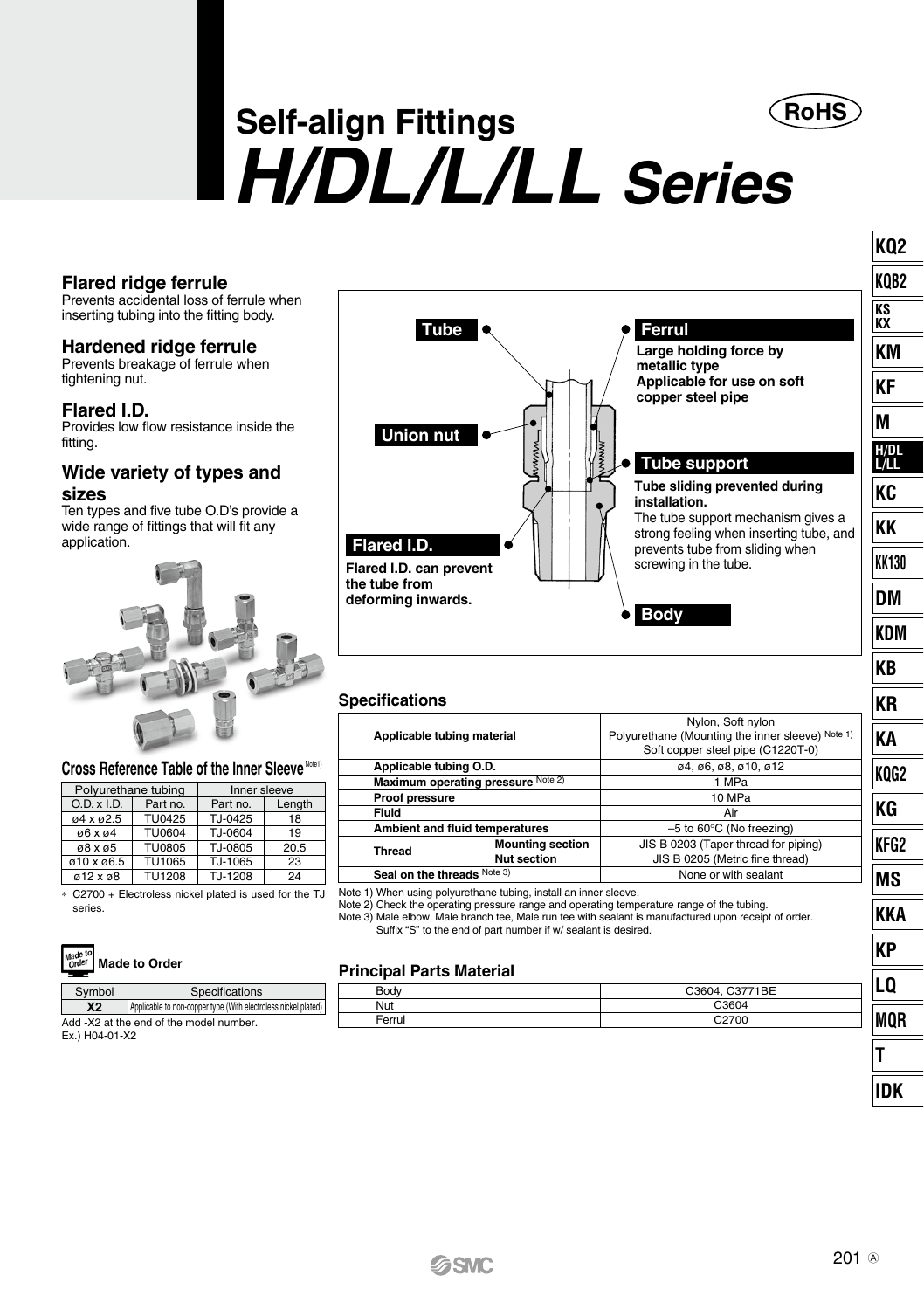# *H/DL/L/LL Series*

**Model Male connector Male run tee H** P. 203 Use to pipe in the **DY** P. 204 Use to branch line in the same direction same direction from from female thread female thread. and in 90° direction. Most general type. **Male elbow Bulkhead union DL** P. 203 **DE** P. 204 Use to pipe at right angles to female Use to connect tubes through a 閉關 thread. panel. Most general type. **Union tee Bulkhead connector DT** P. 203 **DEF** P. 204 Use to connect male Use to connect tubes thead and tube in both 90° directions. through a panel. **Female connector Plug DHF** P. 203 **DP** P. 205 Use to pipe from Use to plug unused male thread such as fittings. pressure gauge. **Male branch tee DT** P. 204 Use to branch line from female thread in both 90° directions. **Swivel elbow L** Use to pipe at right angles to female thread. Swiveled at any direction. 2 á P. 205 **Swivel extended elbow LL** Use to pipe at right angles to female thread. Swiveled at any direction. Solid piece moves fittings up from workpiece. P. 205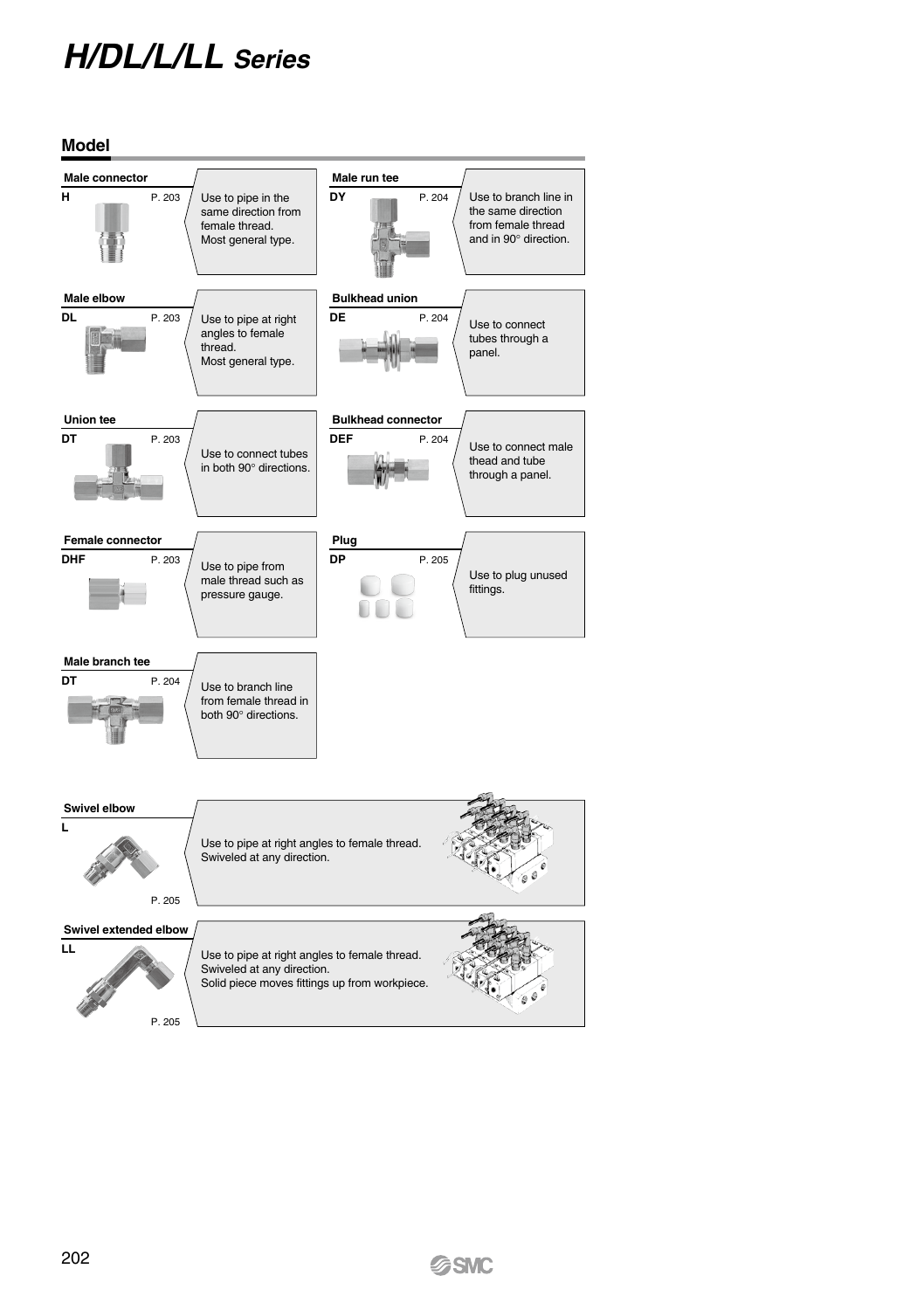# **Self-align Fittings** *H/DL/L/LL Series*

### **Male Connector: H**



| tubing O.D.<br>(mm) | Applicable Connection<br>threads<br>R | Model  | H1<br>(width<br>flats) | <b>H2</b><br>(width<br>across across<br>flats) | L    | M  | $A^*$ | Effective<br>area<br>(mm <sup>2</sup> ) | Weight<br>(g)        |
|---------------------|---------------------------------------|--------|------------------------|------------------------------------------------|------|----|-------|-----------------------------------------|----------------------|
| 4                   | $\frac{1}{8}$                         | H04-01 | 10                     | 10                                             | 24.2 | 15 | 21.1  | 4                                       | 10                   |
|                     | $\frac{1}{4}$                         | H04-02 | 14                     |                                                | 28.6 |    | 23.1  |                                         | 17                   |
|                     | $\frac{1}{8}$                         | H06-01 | 10                     |                                                | 24.2 |    | 21.1  |                                         | 12                   |
| 6                   | $\frac{1}{4}$                         | H06-02 | 14                     | 12                                             | 28.6 | 16 | 23.1  | 11                                      | 19                   |
|                     | $\frac{3}{8}$                         | H06-03 | 17                     | 30                                             |      |    | 24.8  |                                         | 31                   |
|                     | $\frac{1}{8}$                         | H08-01 | 12                     |                                                | 24.2 |    | 21.1  |                                         | 16                   |
| 8                   | $\frac{1}{4}$                         | H08-02 | 14                     | 14                                             | 28.6 | 16 | 23.1  | 20                                      | 21                   |
|                     | $\frac{3}{8}$                         | H08-03 | 17                     |                                                | 30   |    | 24.8  |                                         | 30                   |
|                     | $\frac{1}{4}$                         | H10-02 | 14                     |                                                | 28.6 |    | 23.1  |                                         | 28                   |
| 10                  | 3/8                                   | H10-03 | 17                     | 17                                             | 30   | 17 | 24.8  | 34                                      | 37                   |
|                     | $\frac{1}{2}$                         | H10-04 | 22                     |                                                | 33.2 |    | 25.9  |                                         | 53                   |
|                     | $\frac{1}{4}$                         | H12-02 | 17                     |                                                | 29.6 |    | 24.1  |                                         | 30                   |
| 12                  | $\frac{3}{8}$                         | H12-03 | 17                     | 19                                             | 30   | 17 | 24.8  | 51                                      | 39                   |
|                     | $\frac{1}{2}$                         | H12-04 | 22                     |                                                | 33.2 |    | 25.9  | - -<br>$\cdots$                         | 59<br>$-1$ $-1$ $-1$ |



∗ Reference dimensions after R thread installation.

#### **Male Elbow: DL**



| tubing O.D.<br>(mm) | Applicable Connection<br>threads<br>R | Model          | H1<br>(width<br>across<br>flats) | H2<br>(width<br>across<br>flats) | L1   | L2 | M    | $A^*$ | Effective<br>area<br>(mm <sup>2</sup> ) | Weight<br>(g) |
|---------------------|---------------------------------------|----------------|----------------------------------|----------------------------------|------|----|------|-------|-----------------------------------------|---------------|
| 4                   | $\frac{1}{8}$                         | <b>DL04-01</b> | 10                               | 10                               | 23.5 | 17 | 15   | 19.6  | 3.5                                     | 23            |
|                     | $\frac{1}{4}$                         | <b>DL04-02</b> |                                  |                                  |      | 19 |      |       |                                         | 30            |
|                     | $\frac{1}{8}$                         | <b>DL06-01</b> | 10                               |                                  | 23.5 | 17 |      | 19.6  | 9                                       | 25            |
| 6                   | $\frac{1}{4}$                         | <b>DL06-02</b> |                                  | 12                               |      | 19 | 16   |       |                                         | 31            |
|                     | $\frac{3}{8}$                         | <b>DL06-03</b> | 14                               | 26.5                             | 22   |    | 24.5 |       | 53                                      |               |
|                     | $\frac{1}{8}$<br><b>DL08-01</b>       |                | 12                               |                                  |      | 18 |      | 21.6  |                                         | 32            |
| 8                   | $\frac{1}{4}$                         | <b>DL08-02</b> |                                  | 14                               | 24.5 | 21 | 16   | 22.6  | 19                                      | 38            |
|                     | 3/8                                   | <b>DL08-03</b> | 14                               |                                  | 26.5 | 22 |      | 24.5  |                                         | 54            |
|                     | $\frac{1}{4}$                         | DL10-02        | 14                               |                                  | 26.5 | 23 |      | 25.8  |                                         | 51            |
| 10                  | 3/8                                   | DL10-03        |                                  | 17                               |      | 22 | 17   | 24.5  | 31                                      | 57            |
|                     | $\frac{1}{2}$                         | DL10-04        | 17                               |                                  | 28.5 | 27 |      | 29.4  |                                         | 100           |
|                     | $\frac{1}{4}$                         | DL12-02        |                                  |                                  |      | 25 |      | 29.6  | 43                                      | 76            |
| 12                  | 3/8                                   | DL12-03        | 17                               | 19                               | 28.5 | 26 | 17   | 30.3  |                                         | 85            |
|                     | $\frac{1}{2}$                         | DL12-04        |                                  |                                  |      | 27 |      | 29.4  |                                         | 91            |



∗ Reference dimensions after R thread installation.

### **Union Tee: DT**



| Applicable<br>tubing O.D.<br>(mm) | Model   | H1<br>(width<br>across<br>flats) | <b>H2</b><br>(width<br>across<br>flats) |      | М  | Effective<br>area<br>(mm <sup>2</sup> ) | Weight<br>(g) |
|-----------------------------------|---------|----------------------------------|-----------------------------------------|------|----|-----------------------------------------|---------------|
| 4                                 | DT04-00 | 10                               | 10                                      | 23.5 | 15 | 5.7                                     | 32            |
| 6                                 | DT06-00 | 10                               | 12                                      | 23.5 | 16 | 14                                      | 36            |
| 8                                 | DT08-00 | 12                               | 14                                      | 24.5 | 16 | 25                                      | 47            |
| 10                                | DT10-00 | 14                               | 17                                      | 26.5 | 17 | 49                                      | 70            |
| 12                                | DT12-00 | 17                               | 19                                      | 28.5 | 17 | 55                                      | 70            |



Connection  $\overrightarrow{12}$   $\overrightarrow{12}$  tubing

 $L<sub>2</sub>$ Ľ1 M.

## **Female Connector: DHF**

|  | Applicable<br>tubing O.D.<br>(mm) | Connection<br>threads<br><b>Rc</b> | Model           | H1<br>(width<br>across across<br>flats) | H <sub>2</sub><br>(width<br>flats) | L1   | L2   | M  | <b>Effective</b><br>area<br>(mm <sup>2</sup> ) | Weight<br>(g) |
|--|-----------------------------------|------------------------------------|-----------------|-----------------------------------------|------------------------------------|------|------|----|------------------------------------------------|---------------|
|  | $\overline{4}$                    | $\frac{1}{4}$                      | <b>DHF04-02</b> | 17                                      | 10                                 | 30.3 | 16   | 15 | 4                                              | 27            |
|  | 6                                 | $\frac{1}{4}$                      | DHF06-02        | 17                                      | 12                                 | 30.8 | 16.5 | 16 | 11                                             | 28            |
|  |                                   | $\frac{3}{8}$                      | DHF06-03        | 19                                      |                                    | 32.8 | 18.5 |    |                                                | 31            |
|  | 8                                 | $\frac{1}{4}$                      | <b>DHF08-02</b> | 17                                      | 14                                 | 29.8 | 15.5 | 16 | 20                                             | 30            |
|  | 10                                | $\frac{1}{4}$                      | DHF10-02        | 17                                      | 17                                 | 30.8 | 16.5 | 17 | 34                                             | 37            |
|  | 12                                | $\frac{1}{4}$                      | DHF12-02        | 17                                      | 19                                 | 30.8 | 16.5 | 17 | 51                                             | 40            |

| KQB2         |
|--------------|
| KS<br>KX     |
| ΚM           |
| ΚF           |
| M            |
| H/DL<br>L/LL |
| KC           |
| ΚK           |
| <b>KK130</b> |
| DM           |
| KDM          |
| KΒ           |
| ΚR           |
| KΑ           |
| KQG2         |
| KG           |
| KFG2         |
| MS           |
| KKA          |
| KP           |
| L0           |
| MQR          |
| Ī            |

**KQ2**

Applicable<br>tubing

**IDK**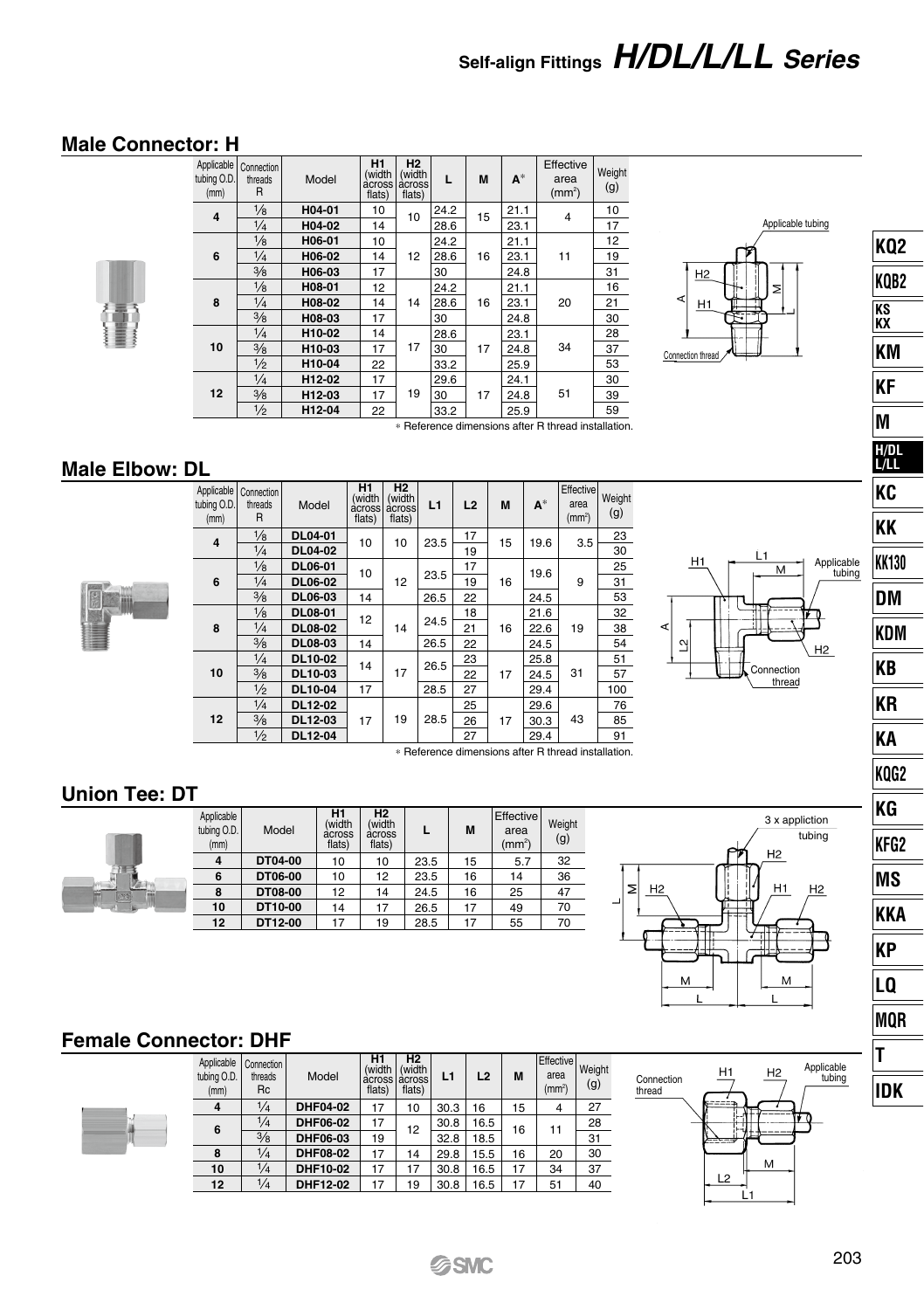# *H/DL/L/LL Series*

#### **Male Branch Tee: DT**



| tubing O.D.<br>(mm) | Applicable Connection<br>threads<br>R | Model   | H <sub>1</sub><br>(width<br>flats) | H <sub>2</sub><br>(width<br>across across<br>flats)               | L1   | L2 | M  | $A^*$ | Effective<br>area<br>(mm <sup>2</sup> ) | Weight<br>(g) |
|---------------------|---------------------------------------|---------|------------------------------------|-------------------------------------------------------------------|------|----|----|-------|-----------------------------------------|---------------|
| 4                   | $\frac{1}{8}$                         | DT04-01 | 10                                 | 10                                                                | 23.5 | 17 | 15 | 19.6  | 5.7                                     | 33            |
|                     | $\frac{1}{4}$                         | DT04-02 |                                    |                                                                   |      | 19 |    |       |                                         | 40            |
|                     | $\frac{1}{8}$                         | DT06-01 | 10                                 |                                                                   | 23.5 | 17 |    | 19.6  |                                         | 35            |
| 6                   | $\frac{1}{4}$                         | DT06-02 |                                    | 12                                                                |      | 19 | 16 |       | 14                                      | 44            |
|                     | $\frac{3}{8}$                         | DT06-03 | 14                                 |                                                                   | 26.5 | 22 |    | 24.5  |                                         | 70            |
|                     | $\frac{1}{8}$                         | DT08-01 | 12                                 | 14                                                                | 24.5 | 18 | 16 | 21.6  | 25                                      | 45            |
| 8                   | $\frac{1}{4}$                         | DT08-02 |                                    |                                                                   |      | 21 |    | 22.6  |                                         | 52            |
|                     | $\frac{3}{8}$                         | DT08-03 | 14                                 |                                                                   | 26.5 | 22 |    | 24.5  |                                         | 73            |
|                     | $\frac{1}{4}$                         | DT10-02 | 14                                 |                                                                   |      | 23 |    | 25.8  |                                         | 72            |
| 10                  | 3/8                                   | DT10-03 |                                    | 17                                                                | 26.5 | 22 | 17 | 24.5  | 49                                      | 78            |
|                     | $\frac{1}{2}$                         | DT10-04 | 17                                 |                                                                   | 28.5 | 27 |    | 29.4  |                                         | 120           |
|                     | $\frac{1}{4}$                         | DT12-02 |                                    |                                                                   |      | 25 |    | 29.6  |                                         | 106           |
| 12                  | $\frac{3}{8}$                         | DT12-03 | 17                                 | 19                                                                | 28.5 | 26 | 17 | 30.3  | 55                                      | 111           |
|                     | $\frac{1}{2}$                         | DT12-04 |                                    |                                                                   |      | 27 |    | 29.4  |                                         | 120           |
|                     |                                       |         |                                    | a. Distances en alimentales estas el Distance di locali llettere. |      |    |    |       |                                         |               |



∗ Reference dimensions after R thread installation.

#### **Male Run Tee: DY**



| tubing O.D.<br>(mm) | Applicable Connection<br>threads<br>R | Model   | H <sub>1</sub><br>(width<br>flats) | H <sub>2</sub><br>(width<br>across across<br>flats) | L1   | L2 | M  | $A^*$ | Effective<br>area<br>(mm <sup>2</sup> ) | Weight<br>(g) |
|---------------------|---------------------------------------|---------|------------------------------------|-----------------------------------------------------|------|----|----|-------|-----------------------------------------|---------------|
| 4                   | $\frac{1}{8}$                         | DY04-01 | 10                                 | 10                                                  | 23.5 | 17 | 15 | 36.5  | 6.9                                     | 32            |
|                     | $\frac{1}{4}$                         | DY04-02 |                                    |                                                     |      | 19 |    |       |                                         | 40            |
|                     | $\frac{1}{8}$                         | DY06-01 | 10                                 |                                                     | 23.5 | 17 |    | 36.5  |                                         | 36            |
| 6                   | $\frac{1}{4}$                         | DY06-02 |                                    | 12                                                  |      | 19 | 16 |       | 16                                      | 42            |
|                     | $\frac{3}{8}$                         | DY06-03 | 14                                 |                                                     | 26.5 | 22 |    | 42.2  |                                         | 66            |
|                     | $\frac{1}{8}$                         | DY08-01 | 12                                 | 14                                                  | 24.5 | 18 | 16 | 38.5  | 32                                      | 44            |
| 8                   | $\frac{1}{4}$                         | DY08-02 |                                    |                                                     |      | 21 |    | 39.5  |                                         | 51            |
|                     | 3/8                                   | DY08-03 | 14                                 |                                                     | 26.5 | 22 |    | 42.2  |                                         | 69            |
|                     | $\frac{1}{4}$                         | DY10-02 | 14                                 |                                                     | 26.5 | 23 |    | 43.5  |                                         | 70            |
| 10                  | 3/8                                   | DY10-03 |                                    | 17                                                  |      | 22 | 17 | 42.2  | 56                                      | 77            |
|                     | $\frac{1}{2}$                         | DY10-04 | 17                                 |                                                     | 28.5 | 27 |    | 47.3  |                                         | 116           |
|                     | $\frac{1}{4}$                         | DY12-02 |                                    |                                                     |      | 25 |    | 47.5  |                                         | 106           |
| 12                  | 3/8                                   | DY12-03 | 17                                 | 19                                                  | 28.5 | 26 | 17 | 47.2  | 62                                      | 112           |
|                     | $\frac{1}{2}$                         | DY12-04 |                                    |                                                     |      | 27 |    | 47.3  |                                         | 119           |



∗ Reference dimensions after R thread installation.

### **Bulkhead Union: DE**

|  | Applicable<br>tubing O.D.<br>(mm) | Model          | H1<br>flats) | H <sub>2</sub><br>(width (width)<br>across across<br>flats) | L    | М  | Effective<br>area<br>(mm <sup>2</sup> ) | Mounting<br>hole | Mounting Weight<br>plate<br>thickness | (g) |              | М  |      | M                                          | 2 x applicable<br>tubing |
|--|-----------------------------------|----------------|--------------|-------------------------------------------------------------|------|----|-----------------------------------------|------------------|---------------------------------------|-----|--------------|----|------|--------------------------------------------|--------------------------|
|  | 4                                 | <b>DE04-00</b> | 10           | 10                                                          | 47.5 | 15 | 4                                       |                  | 4 max.                                | 29  |              | ΨГ |      |                                            |                          |
|  | 6                                 | <b>DE06-00</b> | 12           | 12                                                          | 50.5 | 16 | 11                                      | 11               | 4 max.                                | 43  |              |    |      |                                            |                          |
|  | 8                                 | <b>DE08-00</b> | 14           | 14                                                          | 52.5 | 16 | 20                                      | 13               | 6 max.                                | 62  | <b>ØHIP"</b> |    |      |                                            |                          |
|  | 10                                | <b>DE10-00</b> | 17           | 17                                                          | 55.5 | 17 | 34                                      | 15               | max.                                  | 93  |              |    |      |                                            |                          |
|  | 12                                | DE12-00        | 19           | 19                                                          | 56.5 | 17 | 51                                      | 17               | max.                                  | 112 |              | H1 |      |                                            |                          |
|  |                                   |                |              |                                                             |      |    |                                         |                  |                                       |     | Ή2           | H1 | سلسم | H <sub>2</sub><br>Mounting plate thickness |                          |

#### **Bulkhead Connector: DEF**

| Applicable<br>tubing O.D.<br>(mm) | Connection<br>threads<br>Rc | Model           | H1<br>(width<br>across<br>flats) | <b>H2</b><br>flats) | H <sub>3</sub><br>(width (width)<br>across across<br>flats) | L1   | L2 | M  | <b>Effective</b><br>area<br>(mm <sup>2</sup> ) | Mounting<br>hole | Mounting   Weight<br>plate<br>thickness | (g) |                                                                                                |
|-----------------------------------|-----------------------------|-----------------|----------------------------------|---------------------|-------------------------------------------------------------|------|----|----|------------------------------------------------|------------------|-----------------------------------------|-----|------------------------------------------------------------------------------------------------|
| 6                                 | $\frac{1}{4}$               | <b>DEF06-02</b> | 17                               | 12                  | 12                                                          | 46.5 | 15 | 16 | 11                                             | 11               | 4 max.                                  | 48  |                                                                                                |
| 8                                 | 3/8                         | <b>DEF08-03</b> | 19                               | 14                  | 14                                                          | 50.5 | 17 | 16 | 20                                             | 13               | 6 max.                                  | 66  |                                                                                                |
| 10                                | $\frac{3}{8}$               | <b>DEF10-03</b> | 19                               | 17                  | 17                                                          | 53.5 | 17 | 17 | 34                                             | 15               | ' max.                                  | 89  |                                                                                                |
| 12                                | 3/8                         | <b>DEF12-03</b> | 19                               | 19                  | 19                                                          | 54.5 | 17 | 17 | 51                                             | 17               | 7 max.                                  | 104 | H1<br>HЗ<br>H <sub>2</sub>                                                                     |
|                                   |                             |                 |                                  |                     |                                                             |      |    |    |                                                | thread           | Connection                              |     | Applicable tubing<br>п<br>لوسيديها<br>$\overline{2}$<br>M<br>Mounting plate<br>thickness<br>L1 |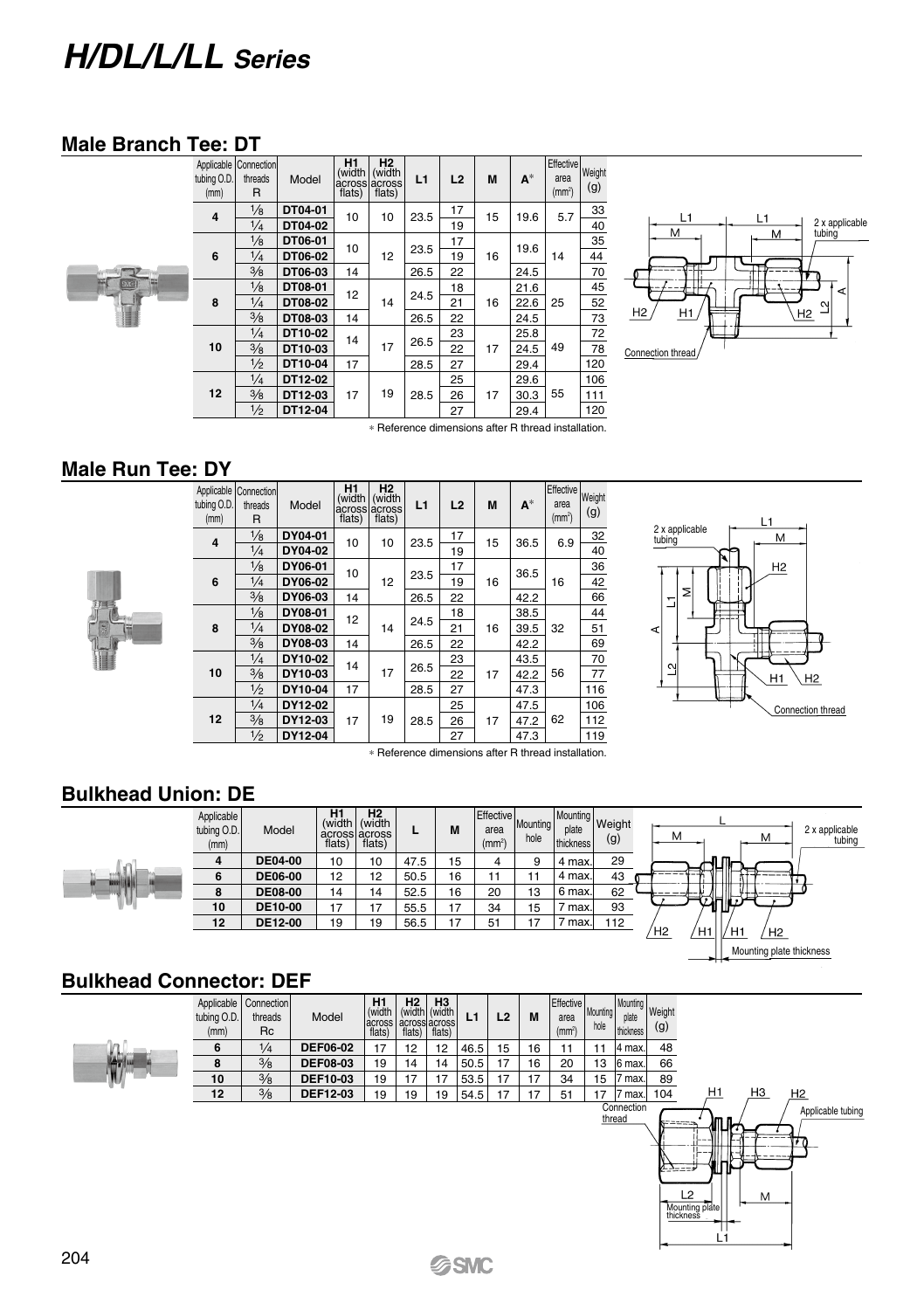# **Self-align Fittings** *H/DL/L/LL Series*

### **Plug: DP**

| Applicable<br>fitting<br>(mm) | Model        | L | øD   | Weight<br>(g) |  |
|-------------------------------|--------------|---|------|---------------|--|
|                               | <b>DP-04</b> |   | 5.6  | 0.2           |  |
| 6                             | <b>DP-06</b> |   | 7.6  | 0.5           |  |
|                               | <b>DP-08</b> | 8 | 9.6  | 0.8           |  |
| 10                            | DP-10        |   | 11.6 | 1.2           |  |
| 12                            | <b>DP-12</b> |   | 13.6 | 1.6           |  |

### **Swivel Elbow: L**

| Applicable<br>tubing O.D.<br>(mm) | Connection<br>thread<br>R | Model    | Н1<br>(width<br>flats) | H2<br>(width<br>flats) | H3<br>(width<br>flats) | H4<br>(width<br>acrossi acrossi acrossi acrossi<br>flats) | L1   | L <sub>2</sub> | M  | $A^*$ | Effective<br>area<br>(mm <sup>2</sup> ) | Weight<br>(g) |                |
|-----------------------------------|---------------------------|----------|------------------------|------------------------|------------------------|-----------------------------------------------------------|------|----------------|----|-------|-----------------------------------------|---------------|----------------|
| 4                                 | $\frac{1}{8}$             | L04-01   | 10                     | 10                     | 14                     | 10                                                        | 21.8 | 30             | 15 | 32.7  | 3.5                                     | 33            |                |
|                                   | $\frac{1}{4}$             | $L04-02$ |                        |                        |                        | 14                                                        |      | 34.4           |    | 34.7  |                                         | 40            |                |
|                                   | $\frac{1}{8}$             | L06-01   |                        |                        |                        | 10                                                        |      | 30             |    | 33.8  |                                         | 36            |                |
| 6                                 | $\frac{1}{4}$             | L06-02   | 12                     | 10                     | 14                     | 14                                                        | 21.8 | 34.4           | 16 | 35.8  | 9                                       | 43            |                |
|                                   | $\frac{3}{8}$             | L06-03   |                        |                        |                        | 17                                                        |      | 35.8           |    | 37.5  |                                         | 55            |                |
|                                   | $\frac{1}{8}$             | L08-01   |                        |                        |                        | 12                                                        |      | 31             |    | 36    |                                         | 46            |                |
| 8                                 | $\frac{1}{4}$             | L08-02   | 14                     | 12                     | 17                     | 14                                                        | 23.3 | 35.4           | 16 | 38    | 19                                      | 52            |                |
|                                   | 3/8                       | L08-03   |                        |                        |                        | 17                                                        |      | 36.8           |    | 39.7  |                                         | 61            |                |
|                                   | $\frac{1}{4}$             | L10-02   |                        |                        |                        | 14                                                        |      | 36.4           |    | 40.7  |                                         | 68            |                |
| 10                                | 3/8                       | L10-03   | 17                     | 14                     | 19                     | 17                                                        | 23.3 | 37.8           | 17 | 42.4  | 31                                      | 76            |                |
|                                   | $\frac{1}{2}$             | L10-04   |                        |                        |                        | 22                                                        |      | 41             |    | 43.5  |                                         | 96            | $\overline{c}$ |
|                                   | $\frac{1}{4}$             | $L12-02$ |                        |                        |                        | 17                                                        |      | 39.4           |    | 44.9  |                                         | 86            |                |
| 12                                | 3/8                       | L12-03   | 19                     | 17                     | 22                     |                                                           | 24.3 | 39.8           | 17 | 45.6  | 43                                      | 94            |                |
|                                   | $\frac{1}{2}$             | L12-04   |                        |                        |                        | 22                                                        |      | 43             |    | 46.7  |                                         | 118           |                |



**L1 M**

**H2**

**H3 H4** **L2 A**

Connection thread

**H1**

Applicable tubing

∗ Reference dimensions after R thread installation.

øD

### **Swivel Extended Elbow: LL**

| ٠<br>٠<br>٠<br>Ξ<br>٠<br>۰<br>ı<br>٠<br>i<br>ı |
|------------------------------------------------|

| Applicable<br>tubing O.D.<br>(mm) | Connection<br>thread<br>R | Model   | H1<br>(width<br>across lacross lacross lacross<br>flats) | H <sub>2</sub><br>(width<br>flats) | H <sub>3</sub><br>(width<br>flats) | H4<br>(width<br>flats) | L1   | L <sub>2</sub> | M    | $A^*$ | Effective<br>area<br>(mm <sup>2</sup> ) | Weight<br>(g) |
|-----------------------------------|---------------------------|---------|----------------------------------------------------------|------------------------------------|------------------------------------|------------------------|------|----------------|------|-------|-----------------------------------------|---------------|
| 4                                 | $\frac{1}{8}$             | LL04-01 | 10                                                       | 10                                 | 14                                 | 10                     | 21.8 | 50             | 15   | 52.7  | 3.5                                     | 45            |
|                                   | $\frac{1}{4}$             | LL04-02 |                                                          |                                    |                                    | 14                     |      | 54.4           |      | 54.7  |                                         | 53            |
|                                   | $\frac{1}{8}$             | LL06-01 |                                                          |                                    |                                    | 10                     |      | 51             |      | 54.8  |                                         | 47            |
| 6                                 | $\frac{1}{4}$             | LL06-02 | 12                                                       | 10                                 | 14                                 | 14                     | 21.8 | 55.4           | 16   | 56.8  | 9                                       | 44            |
|                                   | $\frac{3}{8}$             | LL06-03 |                                                          |                                    |                                    | 17                     |      | 56.8           |      | 58.5  |                                         | 66            |
|                                   | $\frac{1}{8}$             | LL08-01 |                                                          |                                    |                                    | 12                     |      | 52             |      | 57    |                                         | 63            |
| 8                                 | $\frac{1}{4}$             | LL08-02 | 14                                                       | 12                                 | 17                                 | 14                     | 23.3 | 56.4           | 16   | 59    | 19                                      | 68            |
|                                   | 3/8                       | LL08-03 |                                                          |                                    |                                    | 17                     |      | 57.8           |      | 60.7  |                                         | 77            |
|                                   | $\frac{1}{4}$             | LL10-02 |                                                          |                                    |                                    | 14                     |      | 58.4           |      | 62.7  |                                         | 89            |
| 10                                | 3/8                       | LL10-03 | 17                                                       | 14                                 | 19                                 | 17                     | 23.3 | 59.8           | 17   | 64.4  | 31                                      | 98            |
|                                   | $\frac{1}{2}$             | LL10-04 |                                                          |                                    | 22                                 |                        | 63   |                | 65.5 |       | 117                                     |               |
|                                   | $\frac{1}{4}$             | LL12-02 |                                                          |                                    |                                    | 17                     |      | 62.4           |      | 67.8  |                                         | 121           |
| 12                                | 3/8                       | LL12-03 | 19                                                       | 17                                 | 22                                 |                        | 24.3 | 62.8           | 17   | 68.5  | 43                                      | 129           |
|                                   | $\frac{1}{2}$             | LL12-04 |                                                          |                                    |                                    | 22                     |      | 66             |      | 69.7  |                                         | 153           |

∗ Reference dimensions after R thread installation.



**KQ2 KQB2 KS KX KM KF**